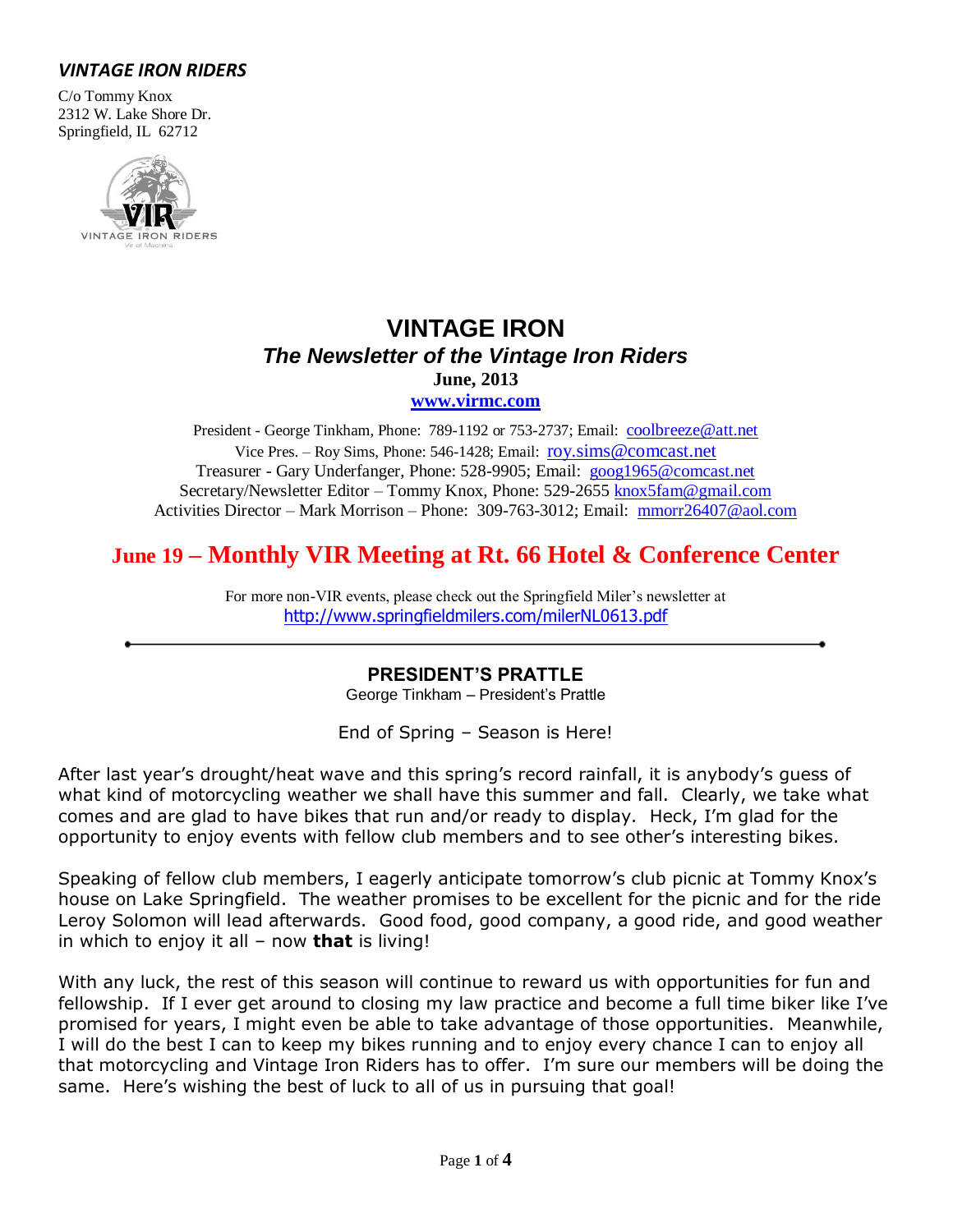#### **Springfield Mile Park and Display**

The severe weather of rain and winds caused the cancellation of the Memorial Day Mile. The race has been postponed to Saturday, August 31 with the regularly scheduled Labor Day race still on Sunday, September 1. We will talk more at the June meeting about how best to deal with a double day race.

#### **World's Slowest Indian**

VIR member John Langheim is sponsoring a casual ride on Saturday, September 21, leaving Chatham at 10:30 am with stops in Carlinville and Grafton. This is a memorial run for Ernie Langheim. T-shirts are available and all proceeds will go to St. John's Hospice.

#### **Ride To Work**

June 17, 2013 has been designated as a day to ride your motorcycle to work. Those of us who are unlucky enough to still be in the workforce are encouraged to get a picture of our motorcycles and a logo or name of our place of employment. In the past, some members have had their ride to work pictures published in national motorcycle magazines.

**Picnic**



**A pit stop at Bob Ramsey's elevator during our ride**

Approximately 35 members on 19 different bikes showed up for the VIR picnic at Tommy Knox's house. There was plenty of great food, a gentle breeze, lawn chairs, sunshine and even a sailboat regatta to entertain those who came. Chris Karkut rode the greatest distance. Mike Scarborough rode the oldest bike (Harley KH). Leroy Solomon led a great 40-mile ride on back roads and blacktops around Rochester, including a stop at Bob Ramsey's home where the above picture was taken. We used Bob's grain scales to weigh the 17 motorcycles on the ride for a grand total of 13,200 and some odd pounds. But that was after we all had eaten. This club is all about old motorcycles and fellowship. The picnic is one of the hi-lights of our year. Thank you to Tommy and Tracy for hosting.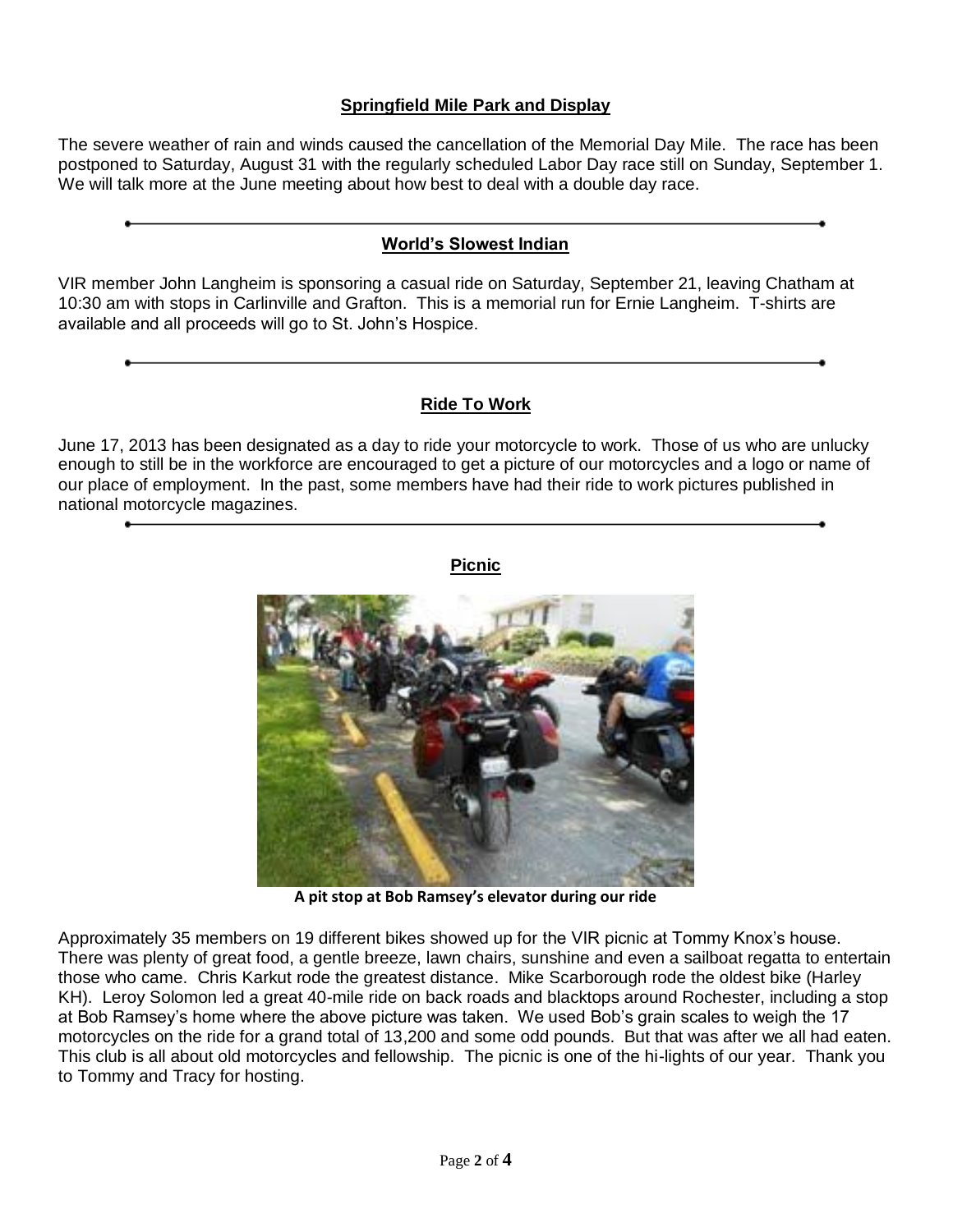

**Don Udey arrives for the picnic on his faithful Royal Enfield**

#### Minutes of Meeting **Vintage Iron Riders Rt. 66 Hotel & Conference Center May 15, 2013**

Social time from 7:00-7:20 pm, pledge taken and meeting called to order at 7:20pm. Cell phones turned off and minutes from April 2013 approved. George Tinkham noted that the meeting was being held in the restaurant area of the. Rt. 66 Hotel which was the same room that housed the original first meeting of the club.

**Treasurer's Report:** there is \$2,163.15 in the Jeff White Memorial Fund and \$1,948.45 in the General Fund, which gives us a balance of \$4,111.60

**Products:** Roy had a display of shirts and caps and encouraged members to purchase.

Events: Mark Morrison reported that the usual routine will be followed at the Memorial Day Mile. Goog and Roy are to talk to Tamara at the American Motorcycle Dealer's Association. Knox will email members if cleanup is necessary on the Saturday before the race.

**Picnic:** Scheduled for Saturday, June 8, with food available at 11:00 am. Leroy has a 35-mile ride mapped out for afterward. Members were encouraged to bring prospective new members.

**Bloomington Hooters Bike Show:** Mark Morrison reported that because of a lack of club support, there will be no bike show in Bloomington this year.

**Calendars:** Only 2 calendars are available for purchase.

**Events:** Tommy Knox reported on his recently completed motorcycle trip to Tail of the Dragon.

Cuyler Coleman suggested a bike show at Capitol City Motor Sports on the Saturday before the Labor Day Springfield Mile.

**New Members:** Michael Baird and Chad Phillippe were voted into membership.

Prospective members Dave Darnell sponsored by Cuyler Coleman and Patrick Zillion sponsored by George Tinkham.

Meeting adjourned at 7:50 pm.

Respectfully Submitted,

Tommy Knox, Secretary